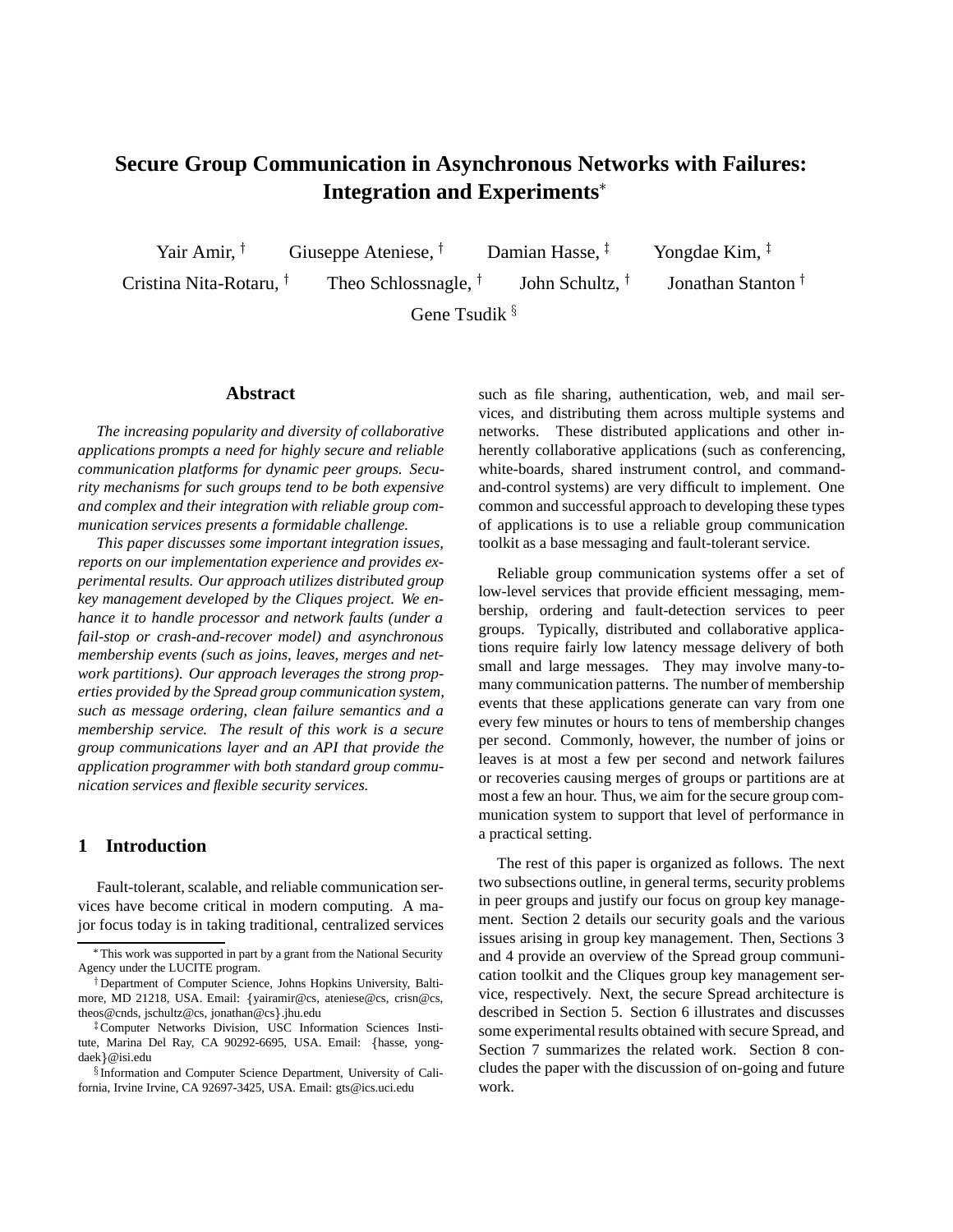## **1.1 Security in Peer Groups**

Just as many-to-many peer group communication tends to be much more complex than two-party communication, security in a multi-party setting is much harder to define, specify and achieve.

Communication channel specifics have relatively little impact on the ability of **two** parties to communicate securely. An unreliable communication channel may drop or corrupt data but, at worst, it can only prevent communication. Well-known cryptographic methods can be utilized to assure data privacy, data integrity, source authentication and other properties. Moreover, techniques exist for hiding the communication patterns, thus preventing hostile traffic analysis. As a result, the adversary's choice is reduced to a binary one: either to allow communication or to prevent it altogether.

In contrast, secure group communication is very dependent on the composition of the group. A group, unlike a pair of end-points, mutates over time. If we collapse all pairwise channels within a group into a single group channel, its state cannot be expressed as a binary value. Fluctuations in the group channel state cause and are caused by members joining and leaving the group. To achieve the highest level of security, every state fluctuation must be accompanied by a corresponding adjustment to group security parameters. Of these, the most apparent is the group shared keying material or group secret.

This leads to a classical case of a *chicken-and-egg* problem: security events must immediately follow group state change events yet the latter are not themselves secure. However, we argue that certain group communication events are fundamentally impossible to secure. Notably, these include all kinds of fault-like events leading to group partitions and involuntary member disconnects. As a concrete example, consider the situation where network faults and individual node disconnects constantly perturb group membership. In this setting, trying to differentiate between two possible causes: 1) a clever adversary and 2) a truly faulty network, is impossible. Other events, such as members joining a group (whether as singletons or *en masse*) can, indeed, be made secure.

Finally, there is the all-important matter of trust. Trust, a very vague notion in a two-party case, becomes even more vague in a group context. As group membership changes, trust among group members may change over time.

#### **1.2 Our Security Focus**

The purpose of the above discussion is to motivate the need for specialized group security mechanisms. Since routine security services such as bulk data privacy and data integrity are usually contingent upon sharing a common

secret (group key), establishing and managing group keying material is the most fundamental group security mechanism.

We thus concentrate on group key management, its integration with a reliable group communication platform and its impact on the latter. We also consider the impact of data privacy and data integrity, however, these services are not much different in peer groups from those in a traditional two-party communication setting.

There are tradeoffs to be made when choosing what type of key management protocols a security system should use. These include number of messages sent per event, number of participants per event, amount of serial computation and overall computation done by the group per event, fault tolerance, amount of trust in members of the group and fairness of load distribution. We discuss these tradeoffs as we evaluate two group key management protocols: a distributed key management protocol suite based on the Cliques work, and a centralized protocol providing a roughly equivalent level of security.

In tackling the security issues in reliable group communication we do not (yet) consider certain components that are needed for comprehensive security.

- Group access control and, more generally, group policy.
- Group and member certification.

While we do not aim to underestimate their importance, the research in this area is just beginning [1]. We believe that well-designed group key management and data security protocols can be coupled with an *ad hoc* policy framework and be deployed rapidly. We further believe that the same group key management system can be coupled with a better policy framework when such exists.

## **2 Security Goals**

Our main security goal is both natural and fairly standard: to achieve authentic and private communication within a group. Although this requirement can be expressed in any secure group setting – in a dynamic peer group context – it leads to a number of interesting corollaries. The second security goal is to provide authentic and private communication between a secure group (i.e., its members) and other entities (non-members). Finally, the third goal is to obtain strong authentication and non-repudiation of individual group members both within and outside a group.<sup>1</sup>

<sup>&</sup>lt;sup>1</sup>That is, a secure group can be viewed as a microcosm of sorts where authentication and non-repudiation of individuals is at the granularity of members, not permanent identities.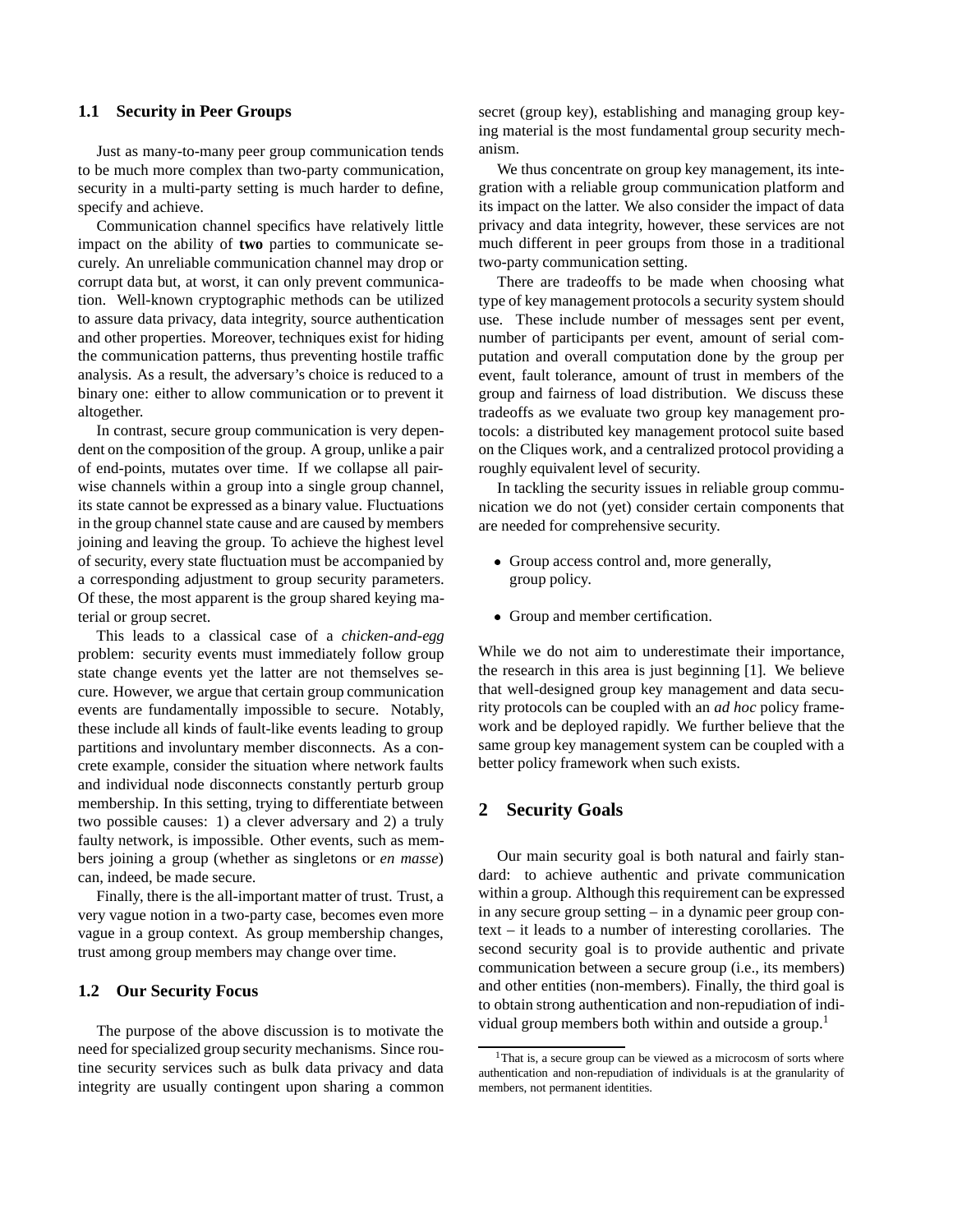So-called *conventional* cryptography requires two or more parties to share a common secret in order to communicate securely. In contrast, public key cryptography [2] allows two parties who do not share a common secret to communicate securely. Owing to its computational cost (orders of magnitude greater than that of conventional encryption) public key encryption can be used to secure communication between two parties only when a very small amount of data is involved. In practice, public key encryption is used only as a means to distribute or agree upon a common secret key which is subsequently used with conventional cryptography to provide authenticity and privacy of bulk data.

To obtain security in a peer group setting, we can construct an obvious extension to any two-party security mechanism (such as SSL or SSH) by establishing  $N^2$  (where  $N$  is the group size) pair-wise secure channels among all group members. Each pair-wise channel would then be associated with a unique secret key known only to the two endpoints. In order to send private data to the group, the sender would have to encrypt it  $(N - 1)$  times (once for every recipient) producing as many copies which would then be sent individually to each recipient or conglomerated into a single message and broadcasted to the entire group. It is easy to see that this approach involves horrendous overhead both in terms of computation and bandwidth consumed.<sup>2</sup>

#### **2.1 Group Key Management**

The above discussion essentially implies that, practically speaking, neither private nor authentic communication within a group can be achieved without some sort of a common group secret. Consequently, the starting point for security is a set of mechanisms for obtaining and maintaining such a secret. We refer to this collectively as the group key management problem.

Besides the fact that it forms the basis of all other security services, there are two other important reasons for our focus on group key management:

 The security of group key management itself is of paramount importance. Data privacy, authenticity, and integrity mechanisms are formed by defining a message format and selecting a basic underlying algorithm, i.e., a block cipher such as  $DES[4]$ <sup>3</sup> for privacy and a keyed  $MAC<sup>4</sup>$  such as HMAC [5] for data integrity. Whereas, key management mechanisms involve intricate *protocols* in addition to methods. An adversary aiming to attack a system is unlikely to

waste efforts on attacking privacy and integrity mechanisms since key management presents a much more attractive target.

• The cost of group key management represents a "pure" form of security overhead. Compared with the cost of encryption (which can be done with almost no overhead if certain types of stream ciphers are used) or integrity (which can be obtained with certain Gigabitspeed MACs), key management typically requires relatively heavy-weight arithmetic operations and additional communication among group members.

#### **2.2 Centralized vs Distributed Key Management**

The main issues in group key management center around **who** generates a group key as well as **how** and **when** it is generated. The **when** part is relatively simple, since, in the extreme, a new key must be generated following every group membership change. The **who** and **how** issues are more involved as they collectively determine the actual key management protocol(s).

If the group key is generated by a single party who then distributes it to all other group members we call the key management *centralized*; whereas, if all members participate in key generation we call the key management *distributed*. 5

Centralized key management takes on two flavors: TTPbased or controller-based. The first is based on the notion of a Trusted Third Party (TTP) which is a fixed, highly secure entity (e.g., a Kerberos Authentication Server [6]) charged with user authentication as well as generation and distribution of keys. Since a TTP is fixed, this approach cannot tolerate TTP partitions or TTP failures and is thus of limited utility in a peer group. An alternative is to fix a certain group member (e.g., oldest or newest) as a group controller whose duty is to generate and distribute keys to the group. Failures or partitions of a group controller can be effectively dealt with by selecting an appropriate member within the remaining group. This approach is workable and we are in fact using it as a point of comparison in the experimental results (see Section 6 and Appendix). However, it does not allow for the authentication of individual group members which is one of our security goals. Furthermore, a fixed controller presents an attractive attack target since it is the only member entrusted with the security of the entire group. Another drawback is the inability to authenticate certain membership changes.

Distributed key management involves all group members collectively generating or agreeing upon a group key. The Cliques protocol suite, described in detail in Section 4,

<sup>&</sup>lt;sup>2</sup>We note that the only exception is its use in secure multi-destination electronic mail, such as PEM [3], where recipient "groups" are constructed on a per-message basis.

<sup>&</sup>lt;sup>3</sup>Data Encryption Standard.

<sup>4</sup>Message Authentication Code.

<sup>5</sup>For the sake of clarity we do not consider hybrid methods, i.e., a subset of members generating a group key.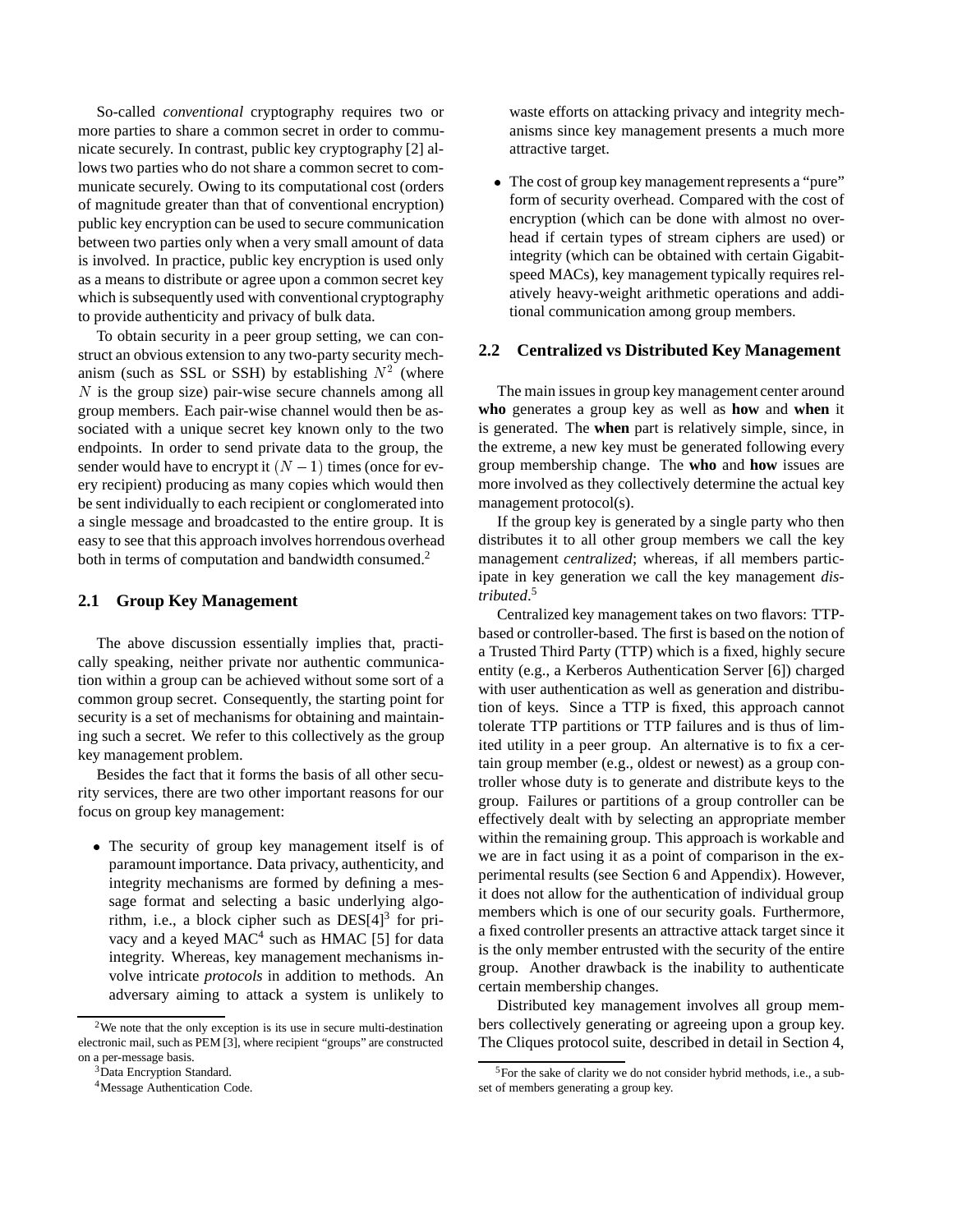falls into this category. A group secret is essentially a function of all group members' individual contributions. At the same time, a member's contribution is known only to that member; this property aids in the authentication of individual members (since a member can show that it knows a unique and secret portion of a common group secret.) The often-cited drawbacks of distributed key management are the relative complexity and the computational overhead of the cryptographic protocols that implement it. On the other hand, as illustrated by experimental results in Section 6, the overhead is actually comparable to that of centralized controller-based key management.

# **3 The Spread Group Communication Toolkit**

The group security services discussed in this paper are built on top of the Spread wide-area group communication system [7].

Spread is a group communication system for local area and wide area networks. Spread provides all the services of traditional group communication systems, including unreliable and reliable delivery, FIFO, causal, and total ordering, and membership services with strong semantics.

Spread creates an overlay network that can impose any arbitrary network configuration including for example, point-to-multi-point, trees, rings, trees-with-subgroups and any combinations of them to adapt the system to different networking environments. The Spread architecture allows multiple protocols to be used on links between sites and within a site.

Spread is very useful for applications that need the traditional group communication services such as causal and total ordering, and membership and delivery guarantees, but also need to run over wide area networks.

In addition, other applications may find Spread useful because of some other technical properties:

- Scalability with the number of collaboration sessions. Spread can support large number of different collaboration sessions, each of which spans the Internet but has only a small number of participants. The reason is that Spread utilizes *unicast* messages on the wide area network, routing them between Spread nodes on the overlay network.
- Scalability with the number of groups. Spread can scale well with the number of groups used by the application without imposing any overhead on network routers. Group naming and addressing is no longer a shared resource (the IP address for multicast) but rather a large space of strings which is unique per collaboration session.
- Spread supports the Extended Virtual Synchrony model [8] and the View Synchrony model [9] which provide strong semantic guarantees about membership events and message delivery.
- Spread uses a daemon-client architecture. This architecture has many benefits, the most important for wide-area settings is the resultant ability to pay the minimum necessary price for different causes of group membership changes. Simple join and leave of processes translates into a single message. A daemon disconnection or connection does not pay the heavy cost involved in changing wide area routes. Only network partitions between different local area components of the network requires the heavy cost of fullfledged membership change. Luckily, there is a strong inverse relationship between the frequency of these events and their cost in a practical system. The process and daemon membership correspond to the more common model of "Lightweight Groups" and "Heavyweight Groups"[RG98].

The Spread toolkit is available publicly. An early version of the system is used by several organizations for both research and practical projects. The toolkit supports crossplatform applications and has been ported to several Unix platforms as well as Windows and Java environments.<sup>6</sup>

#### **3.1 Supported Group Communication Semantics**

Spread supports the Extended Virtual Synchrony (EVS) model [8] [10] and the View Synchrony (VS) model [9]. Both EVS and VS guarantee that group members see the same set of messages between two sequential group membership events. They also both guarantee that the order of messages requested by the application (such as FIFO, Causal, or Total) is preserved. EVS provides a more general service; VS semantics can be implemented on top of EVS semantics without performance penalties, but EVS can not be implemented on top of VS without a significant latency penalty.

EVS provides three general benefits over VS: it has better performance, prevents applications from blocking the system, and allows open groups where non-members of a group can send messages to the group. EVS guarantees that messages are delivered to all recipients in the same membership as the message was originally sent on the network.

The last EVS property above is the critical difference between VS and EVS. VS, in contrast, guarantees the stricter property that messages are delivered to all recipients in the same membership as the sending application thought it was

<sup>&</sup>lt;sup>6</sup>More details on the Spread system can be found at *http://www.spread.org/* along with a white paper and programming documentation.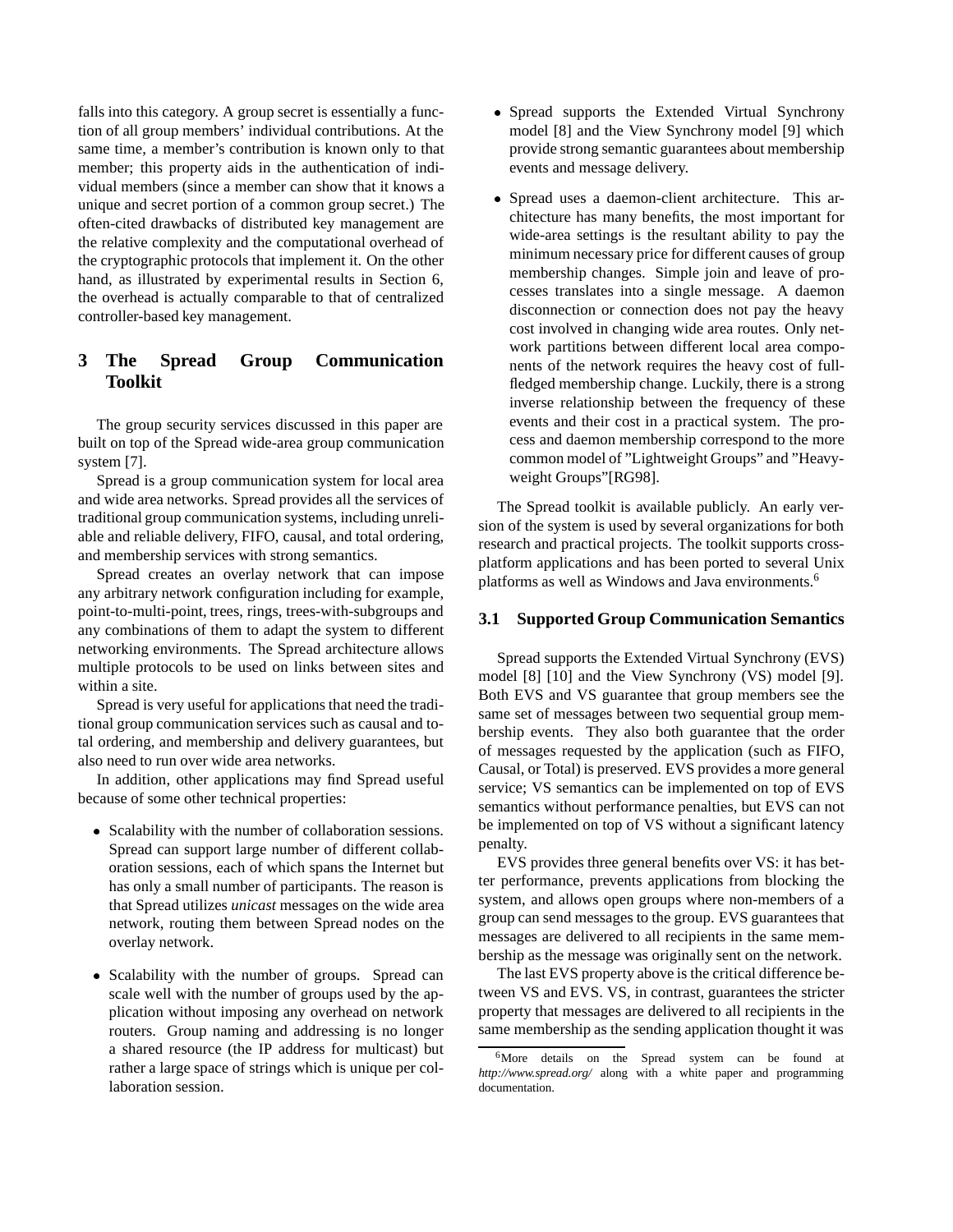a member of at the time it sent the message. Providing this property requires a round of application acknowledgement messages before installing a new membership. This need for application level acknowledgements requires that the groups be closed, only allowing members of the group to send messages to it.

This knowledge that a message is received in the membership the application believed it was sent in which is provided by VS semantics makes implementing a secure group system much easier because every message is encrypted with the same key as the receiver believes is current when the message is delivered to them.

The services provided by a security layer almost require closed groups<sup>7</sup> because only the members of the group have the shared group key with which to encrypt or sign messages. Additionally, to implement a group key agreement protocol on top of EVS would require the security layer to implement semantics similar to those of VS to correctly maintain which messages were sent using which key. Thus, we do not see any significant benefit to building security requiring only EVS semantics.

The Spread system provides Extended Virtual Synchrony. A flush layer built atop spread (provided with the Spread system) provides the View Synchrony model.

## **4 Overview of Cliques and CLQ API**

Cliques [11, 12, 13] is a cryptographic protocol suite which provides authenticated contributory group key management and other security services. Cliques' protocols guarantee key independence, key confirmation, perfect forward secrecy and resistance to known key attacks. (We refer to [14] for detailed definitions of these attacks.) In short, Cliques guarantees that group keys cannot be obtained by either active or passive attackers. Moreover, past group members (alone or in collusion) cannot obtain group keys subsequent to leaving the group and, similarly, current group members cannot obtain group keys used before they joined the group. Cliques is based on group extensions of the well-known Diffie-Hellman [2] key exchange technique.

Cliques defines a special role for a group controller, the last member to join a group. This role floats as the group membership changes. A controller is charged with initiating key adjustments following membership changes. Other than that, it has no special security tasks or privileges.

CLQ API [15] is a group key agreement API built on top of the Cliques protocol suite. Its main purpose is to implement the cryptographic primitives of Cliques. The underlying communication system is assumed to deal with the group communication and network events such as par-

titions, failures and other abnormalities. CLQ API is small and concise containing only eight function calls.

Cliques guarantees two system invariants:

- 1. All group members always agree on the identity of the current group controller. At any point in time, the controller is the newest (most recently joined) group member.
- 2. A group secret key is always contributed to equally by each and every group member. At any point in time, a group secret is a function of all members' private shares. Only current group members have access to the group secret.

Cliques supports the following group key agreement operations:

- Join: a new member is added to the group.
- Merge: one or more members are added to the group.
- Leave: one or more members are removed from (or leave) the group.
- Key Refresh: generates a new group secret.

All of these result in the same outcome, i.e., the group secret is changed such that: all members obtain the same authenticated key.

The rest of this section briefly explains how the CLQ API performs the above operations. (For details, the reader is referred to  $[15]$ .) The group secret for *n* members is of the form  $g^{N_1 N_2...N_n}$  (mod p), where  $N_i$  is the member  $M_i$ 's private share, p is large prime number and g is the generator in  $Z_n^*$ . Both p and g are agreed-upon systemwide parameters just as in the plain two-party Diffie-Hellman setting [2].

## **4.1 Join**

- 1. The group controller generates a new private share and computes partial group secrets, one for each existing group member. Then, it hands over the partial group secrets to the joining member, who is slated to become the new controller.
- 2. After receiving the information, the new member adds its own share to the partial group secrets of all users and broadcasts the result to the entire group.
- 3. Upon reception of the broadcasted message, every user computes the group secret.

 $7$ This is not true with a daemon based implementation.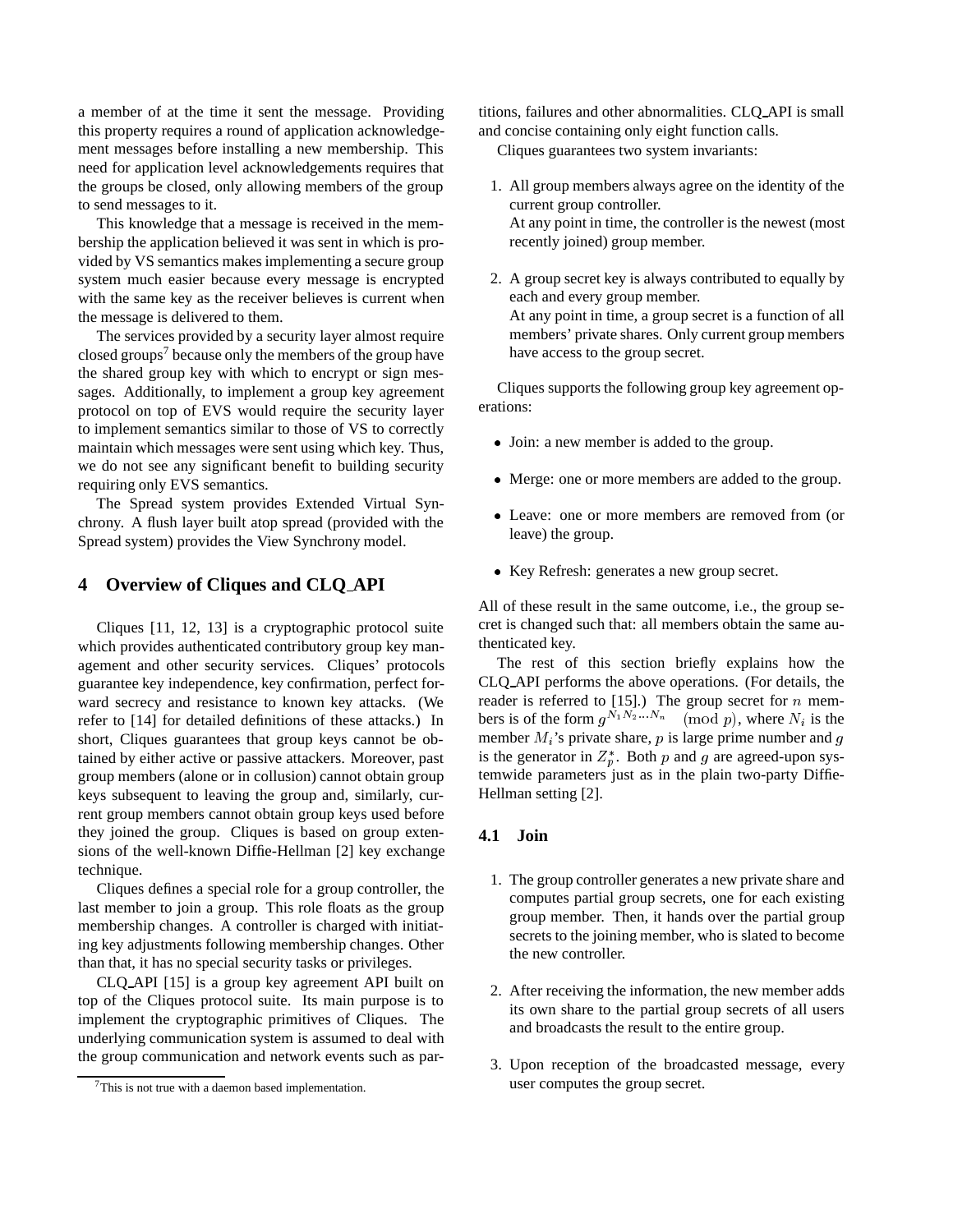## **4.2 Merge**

The MERGE operation in Cliques requires the list of merging members to be available to the current group controller. At the end of MERGE, the last member in this list becomes the new group controller.

- 1. The current controller generates a new private share and computes a new partial group secret. This value is then sent openly to the first new (merging) member.
- 2. Each new member, in turn, adds its own private share to the group secret and sends it on to the next new member.
- 3. The last new member does not add its share but only broadcasts the partial group secret to the group.
- 4. Upon receipt of the broadcast, every member, except the last one, removes (factors out) its private share from the partial group secret and sends the result back to the last new member who now becomes the new group controller.
- 5. Having received all messages, the new controller computes a new partial group secret for all members by adding its own private share to every value it received. It then broadcasts the set of partial group secrets to the entire group.
- 6. Upon reception of the broadcast, every member computes the new group secret.

## **4.3 Leave**

- 1. The current controller updates its private share, recomputes the partial group secrets for all remaining group members and broadcasts the result to the group.
- 2. Upon reception of the broadcast, each user computes the new group secret.

#### **4.4 Key Refresh**

Key refresh is identical to LEAVE with the exception that it is triggered unilaterally by the controller. (The API also support an option whereby any group member, not just the controller, can cause key refresh by updating its private share.)

## **5 Secure Spread Architecture**

As mentioned previously, Spread supports both VS and EVS group semantics. Currently, secure Spread uses the VS group semantics. Also, Spread uses a daemon-client communication architecture. The current implementation of secure Spread is implemented as a layer that extends the Spread client library by adding the new security features discussed in this paper. Client applications then link with this secure library and use the provided API which is similar to regular Spread API. A different way to construct a secure Spread would be to graft the security features directly into the Spread daemon. We refer to these two approaches as the client model and the daemon model, respectively. The benefits of each model are the drawbacks of the other.

The client model has the advantage that the implementation of the daemon only has to be trusted to correctly implement the ordering, reliability, and membership services. The daemon is not responsible for any cryptographic or security services. However, providing a correct implementation of the ordering services, is not a trivial requirement, security wise. In systems that use unsecured networks, it is very possible to subvert the ordering guarantees provided by a group communication system. This can be done by modifying the content of the data messages the daemons send between each other. Because the system is message based and not stream-based, the client layer has no way of detecting mis-ordered messages without reimplementing a full agreed-ordering protocol. This is in contrast with pointto-point secure communication systems such as SSH[18] which run on top of TCP. In these point-to-point systems, if the packets between two nodes are modified or reordered the SSH decryption/integrity checks will detect a corruption even if TCP does not. Thus, the daemons must deploy some mechanisms to protect against malicious network attackers even in the client model.

Note, that even with this requirement of some trust in the daemons, the client model requires less trust then the daemon model. In a corporate network, all the employees may trust that a shared Spread network setup by the system administrator, will correctly perform ordering and reliability services. However, they may not trust that their data will remain confidential when sent through the Spread network (because the system administrator could read it). Therefore, they would want to encrypt it at the client level.

The main advantages of the client model are that a different, and often lesser, amount of trust is placed in the daemon, that the implementation as a library can rely on the Spread application semantics, and that all cryptographic code is under the control of the end user. Another advantage is that the client-based design demonstrates how to secure any group communication system that supports the VS model.

The daemon model denies an end user access to the security implementation, especially if the daemon network is out of the end user's control. However, it does offer several advantages. The main advantage is a substantial increase in performance. Keys would no longer need to be estab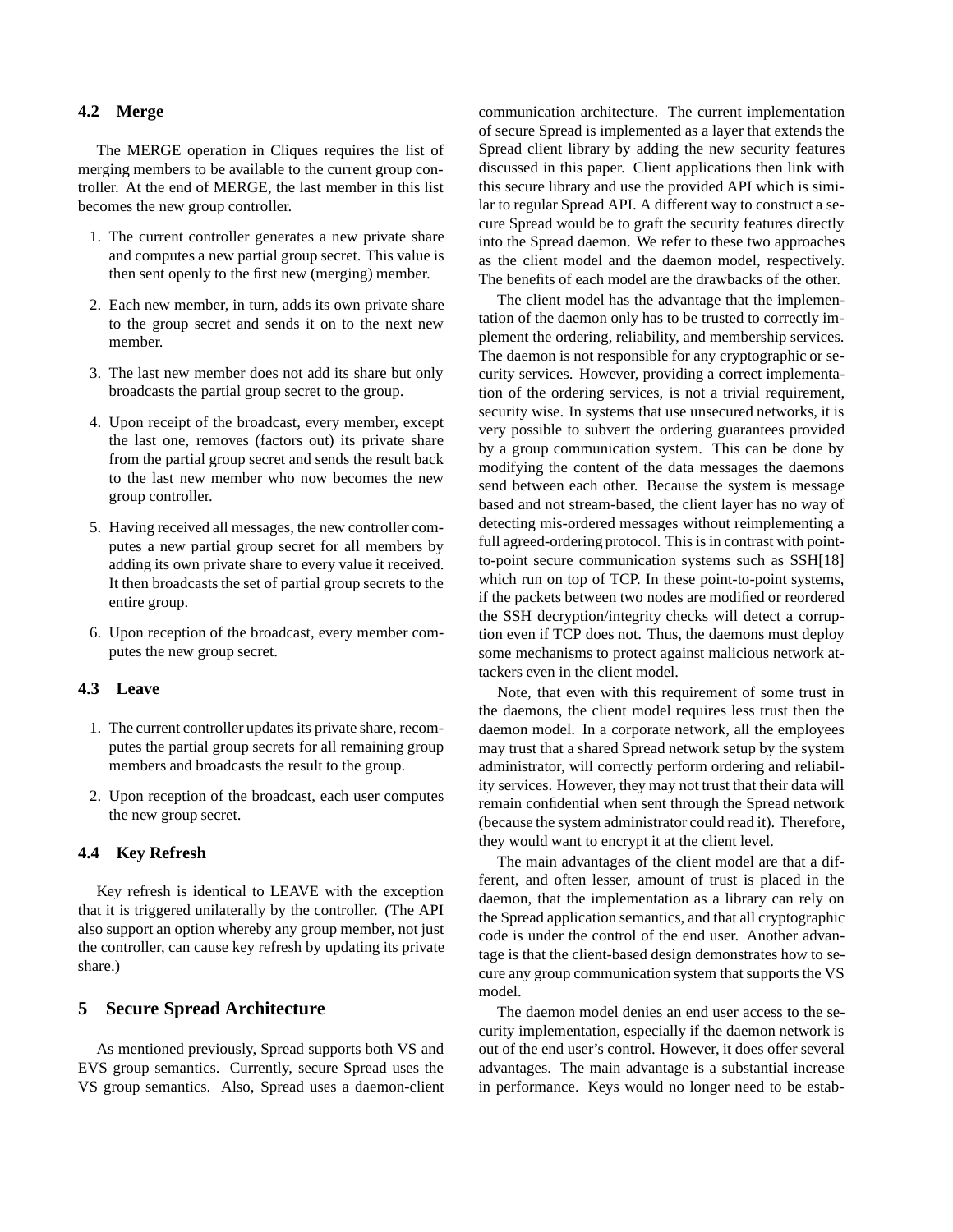lished for every group. Instead, the daemons could encode all of their communication using one daemon group key. Daemons are long lived entities and might only update this key if their connectivity changed or a daemon crashed or recovered (daemons could also choose to refresh their key occasionally). These kind of events are much rarer than individual processes joining or leaving a group. Therefore, in the daemon model the number of key agreements occurring in the system as a whole would be drastically reduced in comparison to the client model. Note, however, that communication between clients and daemons would still have to be secured in some manner. For example, a client could assume that IPC is secure, or use encrypted communications such as SSL sockets.

Another advantage of the daemon model is that security policy can be easily configured and enforced. In this model an administrator could change policy by editing the daemon's configuration. End users connecting to daemons could be authenticated upon connection. Access control to the daemons or specific groups could be easily enforced. Daemons could also easily authenticate that users are members of specific groups.

To summarize, despite all of the apparent advantages in using the daemon model, the client model has a confidentiality advantage over the daemon model. In the daemon model, if a daemon key is obtained, all messages in every group are compromised until the daemons re-key. In contrast, in the client model, if a group key is obtained, only the messages in that group are compromised until the group rekeys. Due to the different levels of security offered by the two models, both approaches are useful.

#### **5.1 High Level Design**

A major consideration when designing a secure communications toolkit is that security and trust depend on the algorithms used in the toolkit. As time goes on, trust in these algorithms may change: ciphers are broken, algorithms are proven insecure, better algorithms are designed, etc. Therefore, any system hoping to secure communications and be viable in the long run, needs to be flexible and easily modified. Another desirable feature is that security policy can be easily changed by administrators and/or users. One way to achieve these goals is to design an extremely modular system.

Figure 1 shows a basic architecture for a modular secure system. When necessary, the secure group layer calls different modules that implement encryption, key management, and key generation routines. If the secure layer only needs to know when to call these modules, but not their functions, then this type of design allows for drop-in replacement of different modules. Therefore, if a new module needs to be added, then only two modifications have to be made. First,



**Figure 1. A Generic Secure Architecture**

code must be written implementing the new module. Second, the module must be chosen to run at the proper times.

#### **5.2 Secure Spread Modules**

The basic design of secure Spread follows this modular design closely. The core functionality of secure Spread is an event handling loop. Network events are generated by the VS group communication layer. Secure Spread takes each of these events and depending on their context, passes it on to the proper module that handles the event.

An interesting addition to the design of secure Spread is that the modules implementing the security policies and algorithms of the system can be chosen at run time as new groups are created. This mechanism allows different groups to choose different event handlers while simultaneously running in the same group communication system. For example, one group could decide to use centralized key management, while another group is using distributed key management at the same time.

Currently, secure Spread is designed to allow for drop in replacement of encryption and key agreement protocols. In the future we hope to extend the architecture to allow for modules that would make access control and other policy decisions as well. At this early stage of development, secure Spread has a small set of modules.

Figure 2 shows the current implementation of secure Spread. The Flush layer provides View Synchrony semantics to the secure Spread layer. Note that the application can have several connections open at the same time and each of them can be in multiple groups. Some of these groups can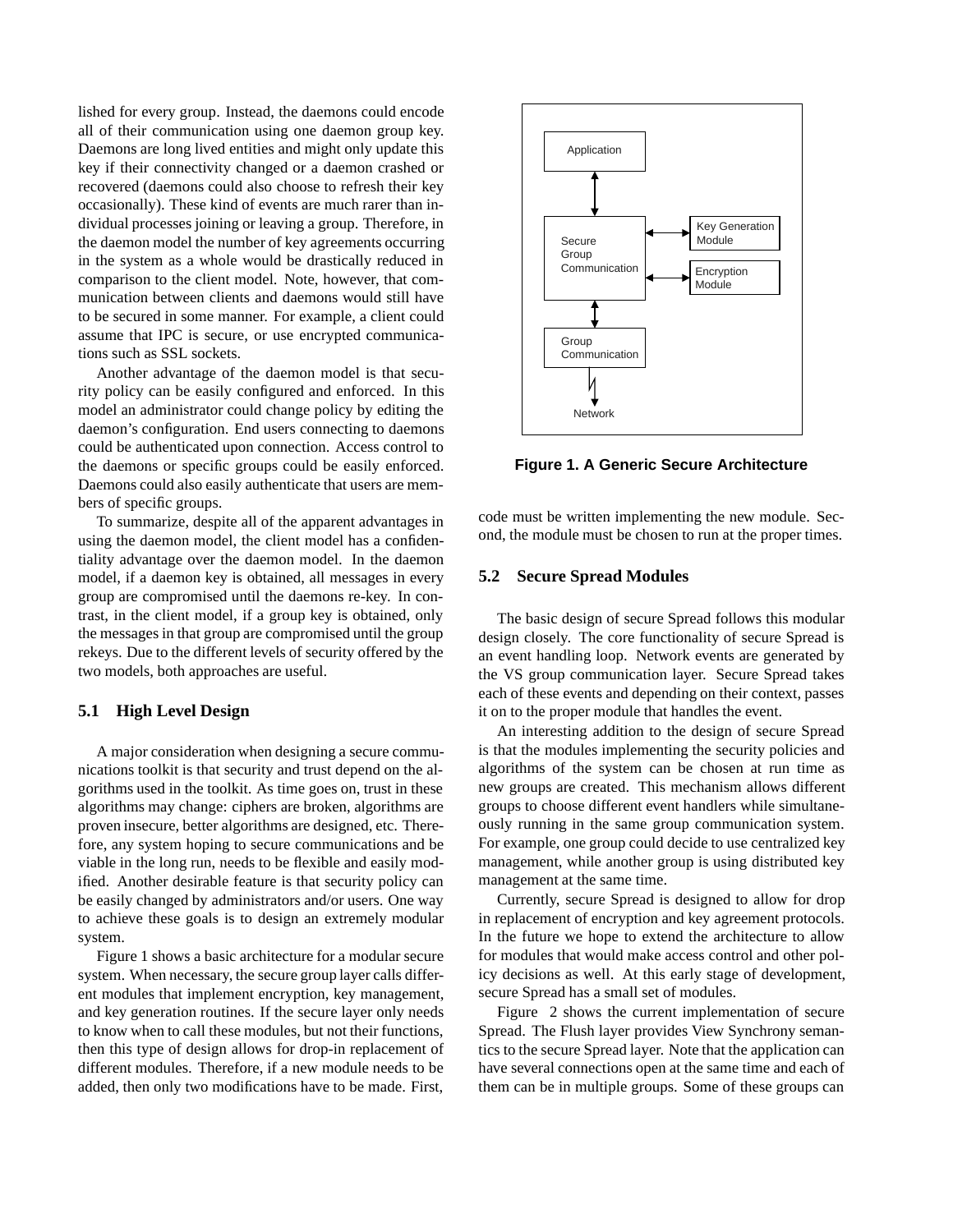

**Figure 2. Secure Spread Implementation**

be secure, while others can instead use the View Synchrony semantics of the Flush layer or the EVS semantics provided by Spread. The application chooses which services to use.

Currently, for bulk data encryption secure Spread uses an open source implementation of Bruce Schneier's Blowfish algorithm [16]. In the near future we hope to add the ability to use the OpenSSL[17] cryptographic library which provides an abundant selection of encryption algorithms.

Secure Spread currently has two different modules for key agreement, both based on the Cliques protocol suite.

- Cliques key management (using group Diffie-Hellman).
- Simple centralized key management (described in the Appendix and Table 5).

The complexity of secure Spread is contained almost entirely within these modules.

## **5.3 Implementation of Cliques Group Key Management**

The Cliques key management suite and the corresponding API presented in Section 4 are independent of a particular implementation of a group communication system. How these protocols are implemented specifically in secure Spread is the subject of this section.

In order to easily accommodate the Cliques protocols, the underlying group communication system needs to provide certain fundamental features. These include: group multicast, group member to group member unicast, FIFO ordering on messages, and a mechanism for knowing and identifying all of the members of a group. All of these services are provided by Spread.

Furthermore, the Cliques API is tuned to allow for the following types of membership changes: singleton join, singleton leave, multi-join, and multi-leave. Again, all of these types of membership events are provided by Spread. In addition, the VS model of Spread generates an event that is a combination multi-join and multi-leave, and an event requesting the application to OK a group membership change.

Implementing the Cliques protocols in a group communication system requires a mapping between group communication events and Cliques events. Presented in Table 1 is the simple mapping of Spread's VS group events to Cliques events.

**Table 1. Mapping of Spread Events to Group Key Events**

| Spread VS Group             | Group Key                    |
|-----------------------------|------------------------------|
| <b>Membership Events</b>    | <b>Management Operations</b> |
| Join                        | Join                         |
| Leave                       | Leave                        |
| Disconnect                  | Leave                        |
| Partition                   | Leave                        |
| Merge                       | Merge                        |
| $Partition + Merge$         | Leave then Merge             |
| <b>Group Change Request</b> | N/A                          |
| N/A                         | Key Refresh                  |
|                             |                              |

When Spread generates a VS group event that event is passed up to the security layer. Secure Spread then examines the event and determines to which group the message corresponds. It then retrieves the event handler for that particular group and gives the event to the handler. This handler is responsible for mapping the network VS event into the set of proper actions to be taken. The handler considers both the current state of the group and the key agreement protocol as described in Section 4.

In our implementation, the Cliques protocols are implemented using state machines. The state machine and the current state of the member of the group will be collectively referred to as the "member state."

The member state and the current event affecting the group determine what actions are taken by each member. The Cliques library keeps most of the state information associated with a group, such as who is the current group controller. When calls are made to the CLQ API, in general, all group members make the same function call and the return values of these calls determine how the member state of each member changes and what actions they take.

FIFO ordered messages are used to communicate partial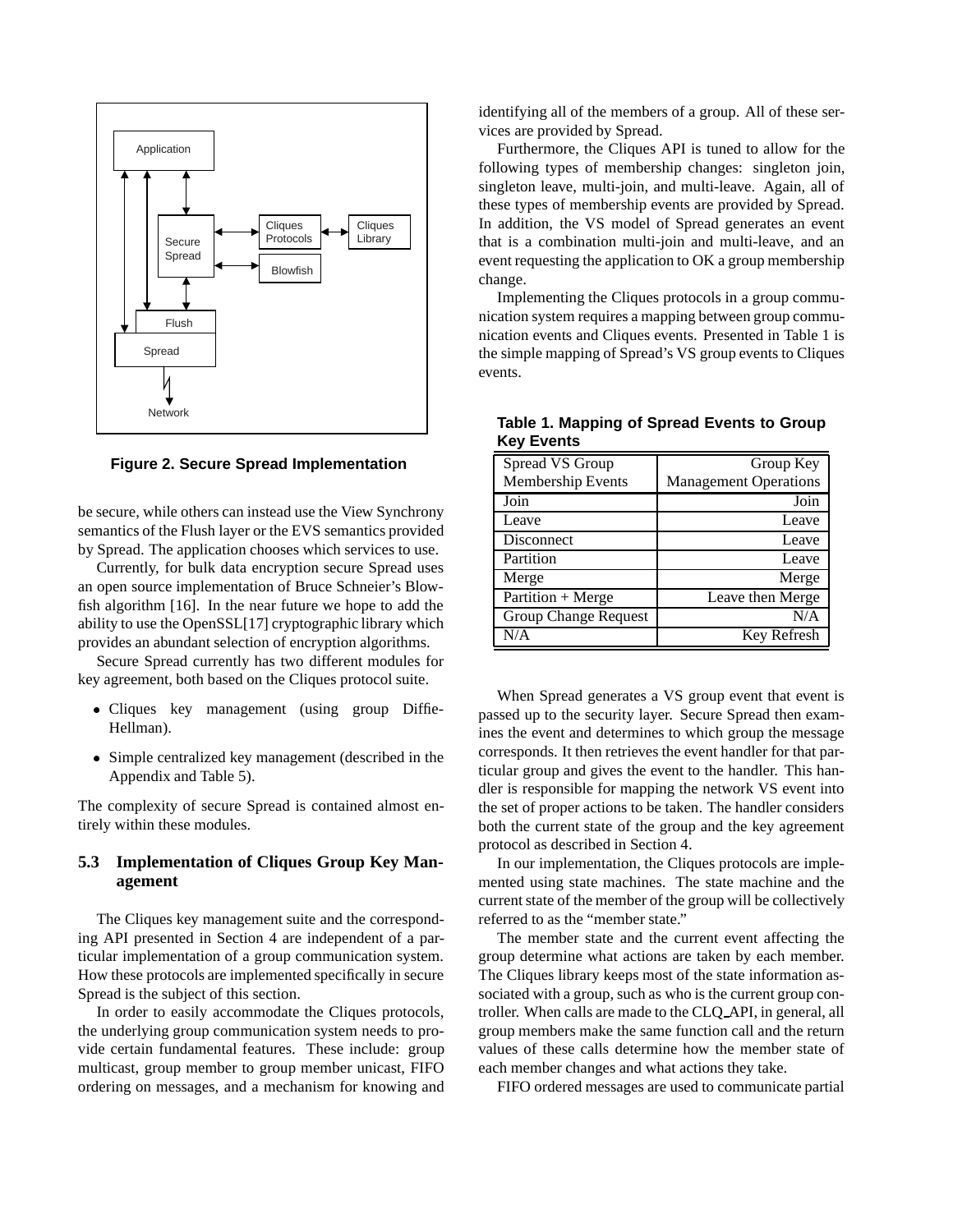keys or key shares to the group or between particular entities. This is done because FIFO ordered messages have extremely low overhead, and stronger message orderings are not required.

#### **5.4 Cascading Failure Handling**

When merging security protocols with high reliability group communication protocols we must begin with an obvious premise that security does not imply robustness, i.e., a system can be secure but not robust. A security protocol does not become more secure when built over a reliable communication platform; it becomes more robust. For instance, many security protocols for group communication assume that messages are received in certain order or that all protocol parties are (at the same time) connected and ready to receive messages. In real systems these assumptions are often not fulfilled. Adding reliability through a group communication system can make these assumptions realistic and the protocols themselves – usable.

Focusing on the problem at hand, recall that fluctuations in group channel state must be coupled with group key adjustments. However, adjustments require the availability and reachability of each group member. If the group channel state changes while an adjustment (stemming from an earlier change) is in progress, appropriate actions must be taken not to maintain security but to preserve the overall group integrity. This is in stark contrast to two-party communication where such "cascading" fluctuations simply do not occur.

Thus, a significant challenge in integrating reliable group communication and group security protocols lies not in the straightforward mapping of well-spaced communication events into their security counterparts but in the proper and robust handling of various **cascading** events that perturb group channel state.

Thus far, we have implemented key agreement for noncascading membership events. This allows us to benchmark the system and learn about its performance in essentially all common cases. Specifically, we compared the performance of centralized and decentralized join and leave operations.

The basic difficulty in handling cascading membership events arises because the key agreement protocol takes time and communication to generate a new key and subsequent membership changes can make completing that process either impossible, or make it produce incorrect results. Solving this problem requires modification of the key agreement protocol and the addition of cases handling all the possible changes at all possible times.

Note that one can not just use the VS properties which allow each application to delay the new membership until it is finished, because at the time the security layer is asked to OK a new membership change it does not yet know what



**Figure 3. Spread and Flush Layer Timings**

the membership event is (Join/Leave/Partition) or who is involved. Thus, it can not know whether the event is safe to defer or not.

#### **6 Experimental Results**

In this section we present the experimental results obtained with secure Spread. We performed the experiments with two different machine architectures under the same group scenario. In the first set, all the machines were SUN Ultra-s 2 Model 1200 (200 MHz UltraSPARC, 128MB) running Solaris 5.5.1, while in the other set, all the machines were Pentium II (450 MHz, 128MB) running Red-Hat Linux 2.2.7. The timings were obtained by performing multiple batches of each operation <sup>50</sup> times and then averaging across batches. The setup consisted of three identical machines, each running its own Spread daemon. Two machines had a single member each and the third machine contained all other members (processes) utilizing a single daemon. An Ethernet 10BaseT network connected the SUN Ultra-2s and an Ethernet 100BaseT network connected the Pentium II machines. The CLQ API was linked with OpenSSL 0.9.3a [17], where one Diffie-Hellman (DH) exponentiation with 512-bit modulus costs 12 and 2.5 msecs for the SUN and Pentium platforms, respectively.

The total number<sup>8</sup> of serial exponentiations required for Join and Leave operations is illustrated in Tables 2 and 3,

<sup>&</sup>lt;sup>8</sup>During the join operation *n* includes the new member and during the leave operation  $n$  includes the leaving member.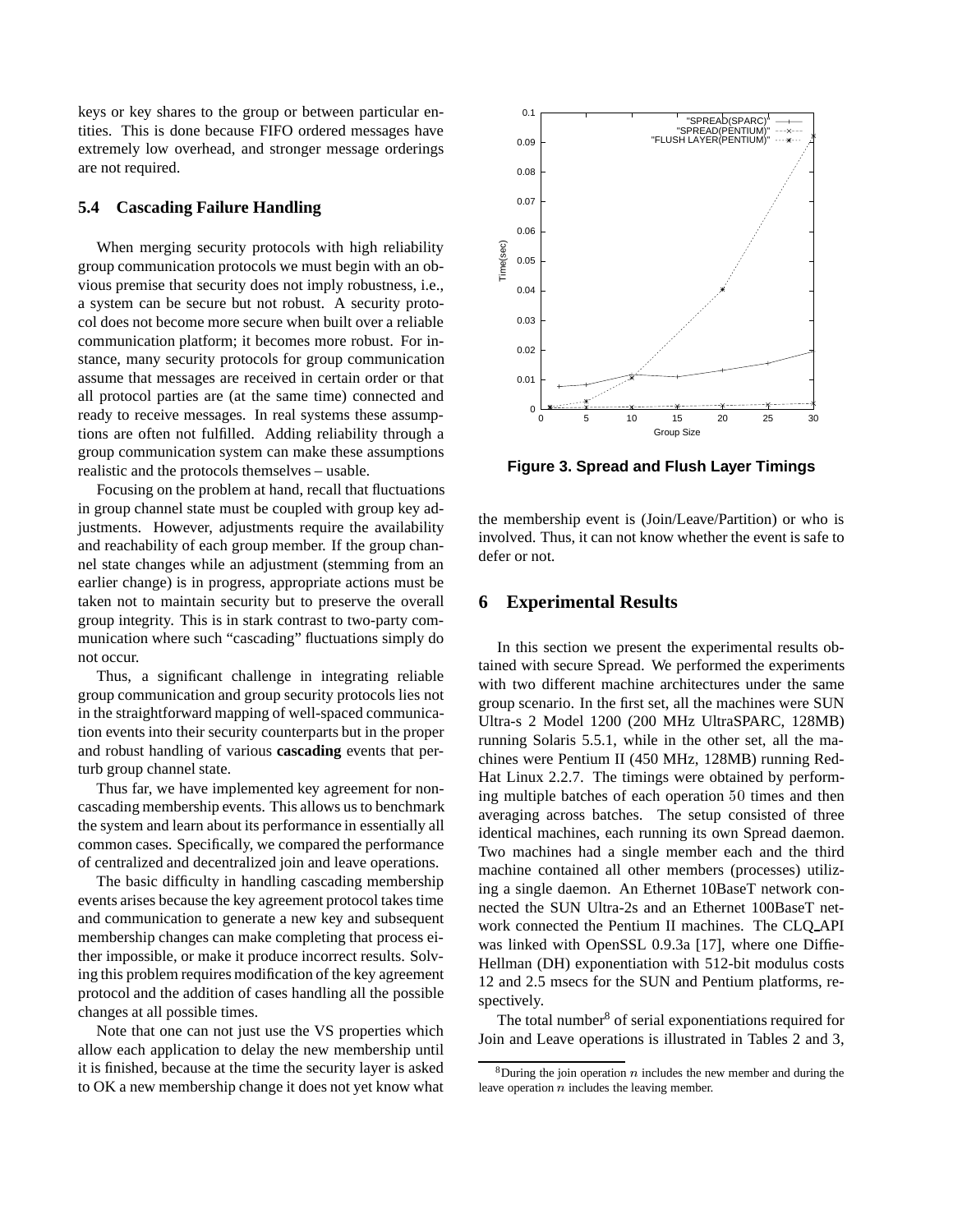|                                     |            | Update key share with every member           | $n-1$  |
|-------------------------------------|------------|----------------------------------------------|--------|
| Controller<br>Cliques<br>New Member |            | Long term key computation with new member    |        |
|                                     |            | New session key computation                  |        |
|                                     |            | Total:                                       | $n+1$  |
|                                     |            | Long term key computations                   | $n-1$  |
|                                     |            | Encryption of session key                    | $n-1$  |
|                                     |            | New session key computation                  |        |
|                                     |            | Total:                                       | $2n-1$ |
| <b>CKD</b>                          |            | Long term key computation with new member    |        |
|                                     | Controller | Pairwise key computation with new member     |        |
|                                     |            | New session key computation                  |        |
|                                     |            | Encryption of session key                    | $n-1$  |
|                                     |            | Total:                                       | $n+2$  |
|                                     | New Member | Long term key computation with controller    |        |
|                                     |            | Pairwise key computation with controller     |        |
|                                     |            | Encryption of pairwise secret for controller |        |
|                                     |            | Decryption of session key                    |        |
|                                     |            | Total:                                       |        |

**Table 2. Detailed number of exponentiation for Join**

**Table 3. Detailed number of exponentiation for Leave**

|                 | Remove long term key with previous controller |                  |  |
|-----------------|-----------------------------------------------|------------------|--|
|                 | New session key computation                   |                  |  |
| Cliques         | Encryption of session key                     | $n-2$            |  |
|                 | Total:                                        | $\boldsymbol{n}$ |  |
|                 | New session key computation                   |                  |  |
| <b>CKD</b>      | Encryption of session key                     | $n-2$            |  |
|                 | Total:                                        | $n-1$            |  |
|                 | Long term key computations                    | $n-2$            |  |
| CKD.            | Pairwise key computation with new user        | $n-2$            |  |
| when controller | New session key computation                   |                  |  |
| leaves          | Encryption of session key                     | $n-2$            |  |
|                 | Total:                                        | $3n-5$           |  |

**Table 4. Total number of serial exponentiation**

| Operation                         | Join  | Leave   Controller leaves |
|-----------------------------------|-------|---------------------------|
| Number of members after operation |       |                           |
| Cliaues                           | 3n    |                           |
|                                   | $n -$ |                           |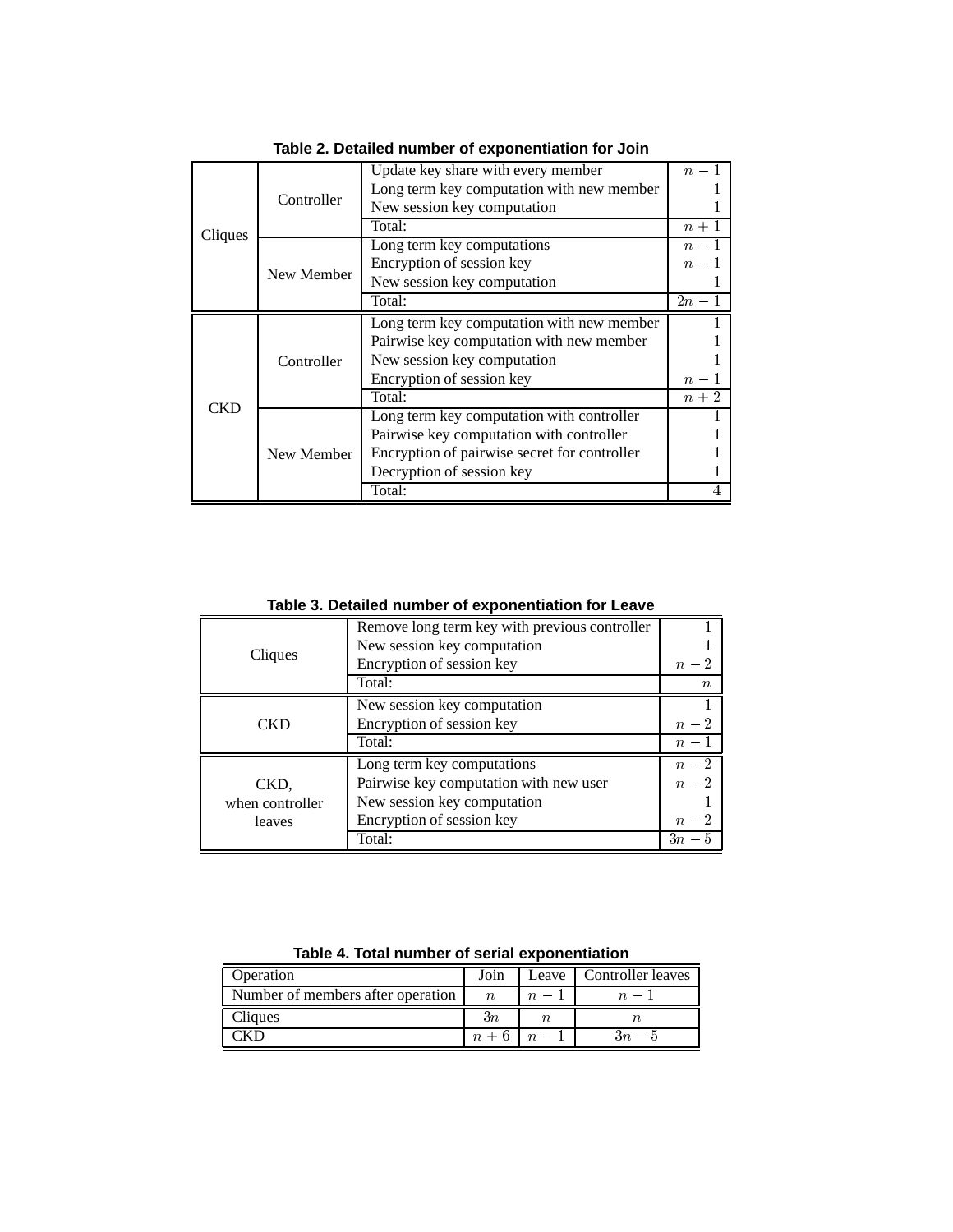

**Figure 4. Timings**

respectively. Table 4 summarizes the total number of serial exponentiations performed in the course of each operation.

Figure 3 shows the total time of one join or leave operation, which costs the same, versus the group size.<sup>9</sup> The time in this graph includes the network overhead. The Flush layer timings in the graph are not linear due to the fact that  $n$  messages have to be broadcast from each member to all others. Further, the fact that 28 clients were running on one machine (in the size 30 test) required  $(n-2)n$  work local to that machine. In practice, the client would be more widely distributed.

Figure 4 presents the total time of Join and Leave operations versus the group size in two separate graphs. The times reported in these graphs are CPU times as measured by the getrusage() function. The graphs seem to follow closely the total number of expected exponentiations in Tables 2 and 3. Figure 3 shows the network overhead is very small in comparison with the time required for exponentiation even with relatively large groups. In other words, the results clearly show that exponentiation is the most dominant operation. Of the CPU time required for a join or leave, almost all of it is used by the exponentiation operations. For example, a join operation in a group of fifteen members takes 0.1125 seconds for the modular exponentiation and the total CPU time experimentally takes 0.1285 seconds for the Pentium. Hence, 88% of the CPU was used for modular exponentiation.

#### <sup>9</sup>The Flush layer values on the SPARC architecture are not included as they did not show anything new.

## **7 Related Work**

Related work falls into three categories: 1) cryptographic protocols for group key management, 2) architectures and frameworks for secure multicast and 3) implementation of secure group communication systems. Given the "systems" orientation of this paper, we concentrate on (3). Readers interested in (1) are referred to [11] and [13]. We choose not to dwell on the related work in secure multicast since both its security and its communication models differ greatly from those of dynamic peer groups. Suffice it to say that it typically assumes one-to-many communication paradigm and emphasizes scalability over strong security; more specifically, the focus is on minimizing bandwidth overhead from re-keying a very large group.<sup>10</sup> Generation and distribution of group keys is assumed to be performed by trusted servers which, as discussed above, is an approach unsuitable for a peer group setting.

Group communication systems in LAN environments have a well-developed history beginning with ISIS [19], and more recent systems such as Transis [20], Horus [21], Totem [22], and RMP [23]. These systems explored several different models of Group Communication such as Virtual Synchrony [24] and Extended Virtual Synchrony [8]. More recent work in this area focuses on scaling group membership to Wide Area Networks (WANs) [25].

Research in securing group communication systems is

<sup>10</sup>Most recent work in secure multicast has taken place under the aegis of the Internet Research Task Force's (IRTF) Secure Multicast Group (SMUG); see *http://www.ipmulticast.com* for further information.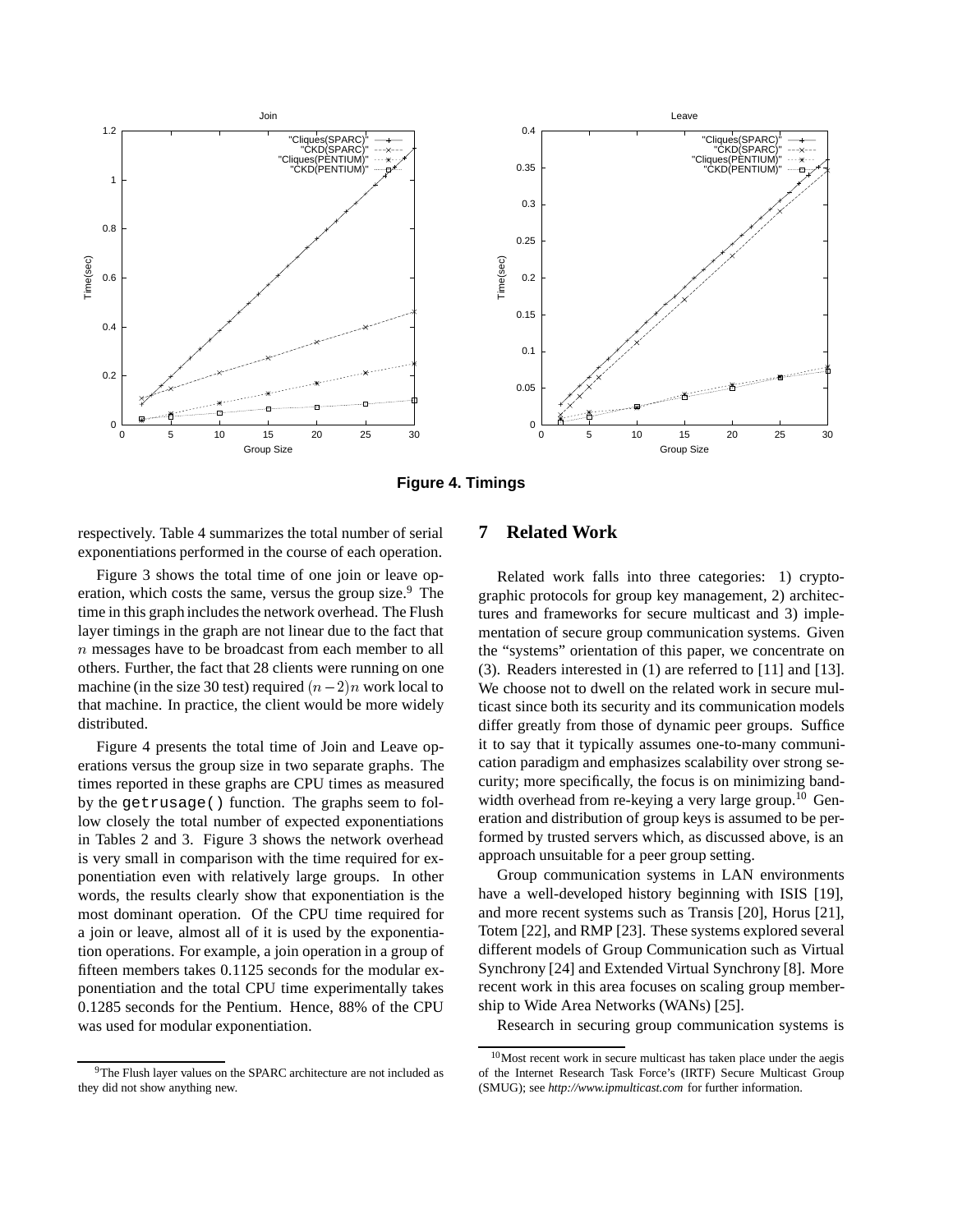fairly recent. The only actual implementations of group communication systems focusing on security issues are the secure distributed CORBA (Immune) system built on top of SecureRing[26] group communication work at UCSB [27] and Horus/Ensemble work at Cornell [28]. (An earlier RAMPART system [29] at Cornell concentrated on Byzantine robustness.)

The Immune system from UCSB provides protection against Byzantine failures using cryptographic techniques to secure a low-level ring protocol (that forms the base of the Totem system) and replicating the protected CORBA objects sufficiently to detect and recover from up to a fixed number of compromised objects or machines.

The Ensemble security work [28] exemplifies the stateof-the-art in reliable group communication security and addresses several of the same problems we consider in this paper. It also allows application-dependent trust models and optimizes certain aspects of group key generation and distribution protocols. The problems we both address are in generating shared group keys and rekeying, however, our respective approaches are quite different.

Ensemble relies on extensions of conventional (i.e., not group-oriented) cryptographic tools such as PGP [30] or Kerberos [6] to distribute and refresh group keys. Our approach has two notable advantages (also summarized in Section 2.2):

First, our generation of group keys is distributed and uses a peer group model, while Ensemble uses centralized key generation (done by group leader). In Ensemble, the entire group relies on one member's ability to generate strong, secure keys. The group leader is the lowestnumbered member. The role of the group leader changes only if the current group leader leaves the group voluntarily or gets partitioned out.

Second, in Ensemble key distribution is performed with the help of encryption (via PGP) which is expensive since the key must be encrypted individually for each member. More importantly, compromise of just one member's longterm secret (PGP private key) exposes all previous group session keys, and, hence, all prior group communication. While this may suffice in practice, a more secure solution would provide so-called *Perfect Forward Secrecy (PFS)*. PFS guarantees that a compromise of a long-term secret (be it shared or private key) does not result in a compromise of previously used short-term secrets such as ephemeral group keys. In contrast, CLIQUES key agreement protocols avoid the use of encryption altogether and offer PFS.

Our approach also differs from Ensemble's as far as member authentication. A group member in Ensemble can be authenticated using a common group key or a member's long-term secret (e.g., Kerberos or PGP key). The former only authenticates membership and not a specific member while the latter authenticates a long-lived entity, not a group

member. Although our approach supports both of these it allows a group member to authenticate based on its unique short-term secret, i.e., its secret contribution to the common group key.

Very recent follow-on work at Cornell produced some interesting decentralized (and optimized) group keying protocols [31]. The protocols are loosely based on the work of Wong et al. [32].

## **8 Future Work**

This paper represents only the tip of the proverbial iceberg. Much work remains to be done in constructing a comprehensive architecture and implementation for secure and reliable group communication.

At the time of this writing, work is under way to implement secure and robust handling of cascaded group events as sketched out in Section 5.

This paper focused on application (or client) security which is only the first step in securing Spread. Since the core functions of Spread are embodied in the daemon, the next logical task is to integrate Cliques security mechanisms into the Spread daemons. This would result in the security of the membership change events themselves and remove undue trust assumptions about the security of the daemons.

More experimentation is needed to better assess the impact of security on group communication. In the short term, we need to consider other important and more specialized group security services that can be built on top of the basic services, i.e., distributed key management and data privacy/integrity. These include intra-group member authentication, secure communication with non-members, group integrity, group/member anonymity, and membership nonrepudiation.

There are also several fundamental, long-term research topics that this work has not addressed. Dynamic peer groups present interesting policy considerations that traditional two-party communication does not. New policy constraints might include: altering group membership; policy contingent on current membership; time based group admission constraints. Group certification is also an open research problem, including such issues as: how to issue, manage and revoke certificates for constantly changing groups. Finally, there is the need to extend peer group security to two-tiered groups composed of small number of senders and a comparatively large number of receivers.

## **References**

[1] H. Harney and C. Muckenhirn, "Group key management protocol (GKMP) specification," Request for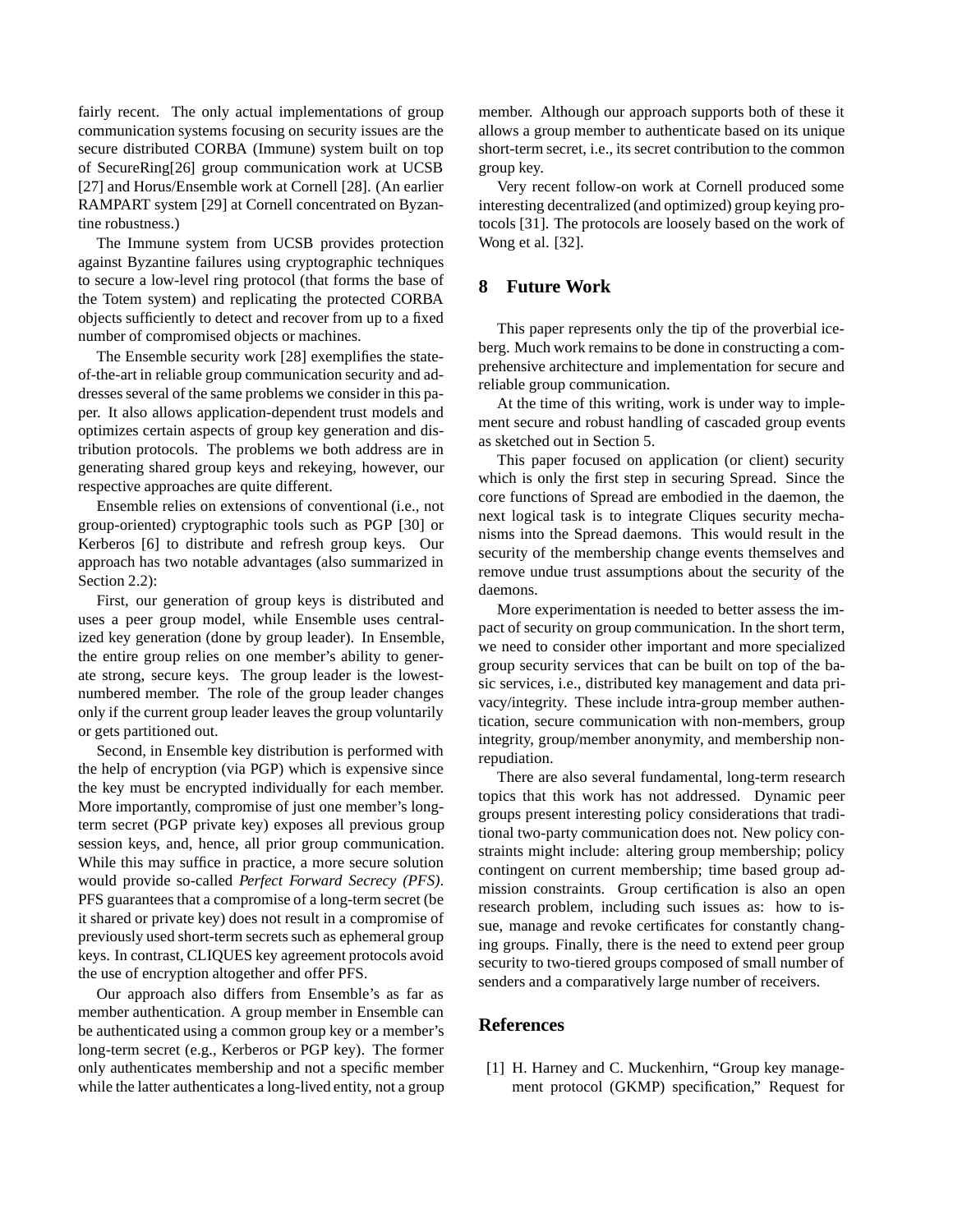Protocol CKD: Let  $(x_1, \alpha^{x_1})$  and  $(x_{n+1}, \alpha^{x_{n+1}})$  be the secret and public keys of  $M_1$ , the group controller, and  $M_{n+1}$  respectively. Let  $K_{1n+1} = \alpha^{x_1 x_{n+1}}$  mod p. Assume that the group has *n* members, and that  $M_{n+1}$  wants to join the group. The protocol runs as follows: **Round 1:**  $M_1$  selects random  $r_1$  modq (this selection is performed only once),  $M_1 \longrightarrow M_{n+1} : \alpha^{r_1} \text{mod} p$ **Round 2:**  $M_{n+1}$  selects random  $r_{n+1}$  modq,  $M_1 \leftarrow M_{n+1} : \alpha^{r_{n+1}K_{1n+1}}mod p$ **Round 3:**  $M_1$  selects a random group secret  $Ks$  and computes  $M_1 \longrightarrow M_i : Ks^{\alpha^{r_1 r_i}} \nmod p \forall i \in [2..n+1]$ 

## **Table 5. CKD protocol**

Comments (Experimental) 2093, Internet Engineering Task Force, July 1997.

- [2] W. Diffie and M. Hellman, "New directions in cryptography," *IEEE Transactions on Information Theory*, vol. IT-22, pp. 644–654, Nov. 1976.
- [3] S. T. Kent, "Internet privacy enhanced mail," *Communications of the ACM*, vol. 36, pp. 48–60, Aug. 1993.
- [4] National Bureau of Standards, "Data Encryption Standard DES, Data Encryption Standard Model of Operation." Government Printing Office, Washington, D.C., 1980. Federal Information Processing Standards FIPS-81.
- [5] H. Krawczyk, M. Bellare, and R. Canetti, "HMAC: keyed-hashing for message authentication," Request for Comments (Informational) 2104, Internet Engineering Task Force, Feb. 1997.
- [6] J. G. Steiner, C. Neuman, and J. I. Schiller, "Kerberos: An authentication service for open network systems," in *Usenix Winter Conference*, pp. 191–202, Jan. 1988.
- [7] Y. Amir and J. Stanton, "The spread wide area group communication system," Tech. Rep. 98-4, Johns Hopkins University Department of Computer Science, 1998.
- [8] L. E. Moser, Y. Amir, P. M. Melliar-Smith, and D. A. Agarwal, "Extended virtual synchrony," in *Proceedings of the IEEE 14th International Conference on Distributed Computing Systems*, pp. 56–65, IEEE Computer Society Press, Los Alamitos, CA, June 1994.
- [9] A. Fekete, N. Lynch, and A. Shvartsman, "Specifying and using a partionable group communication service," in *Proceedings of the 16th annual ACM Symposium on Principles of Distributed Computing*, (Santa Barbara, CA), pp. 53–62, August 1997.
- [10] Y. Amir, *Replication using Group Communication over a Partitioned Network*. PhD thesis, Institute of Computer Science, The Hebrew University of Jerusalem, Jerusalem, Israel, 1995.
- [11] M. Steiner, G. Tsudik, and M. Waidner, "Diffiehellman key distribution extended to groups," in *3nd ACM Conference on Computer and Communications Security*, pp. 31–37, ACM Press, Mar. 1996.
- [12] M. Steiner, G. Tsudik, and M. Waidner, "CLIQUES: A new approach to group key agreement," in *IEEE International Conference on Distributed Computing Systems*, May 1998.
- [13] G. Ateniese, M. Steiner, and G. Tsudik, "New multiparty authentication services and key agreement protocols," *IEEE Journal of Selected Areas in Communication*, vol. 18, March 2000.
- [14] A. Menezes, P. V. Oorschot, and S. Vanstone, *Handbook of applied cryptography*. CRC Press series on discrete mathematics and its applications, CRC Press, 1996. ISBN 0-8493-8523-7.
- [15] G. Ateniese, O. Chevassut, D. Hasse, Y. Kim, and G. Tsudik, "Design of a group key agreement api," in *DARPA Information Security Conference and Exposition (DISCEX 2000)*, January 2000.
- [16] B. Schneier, "The blowfish encryption algorithm," *Dr. Dobb's Journal*, pp. 38–40, Apr. 1994.